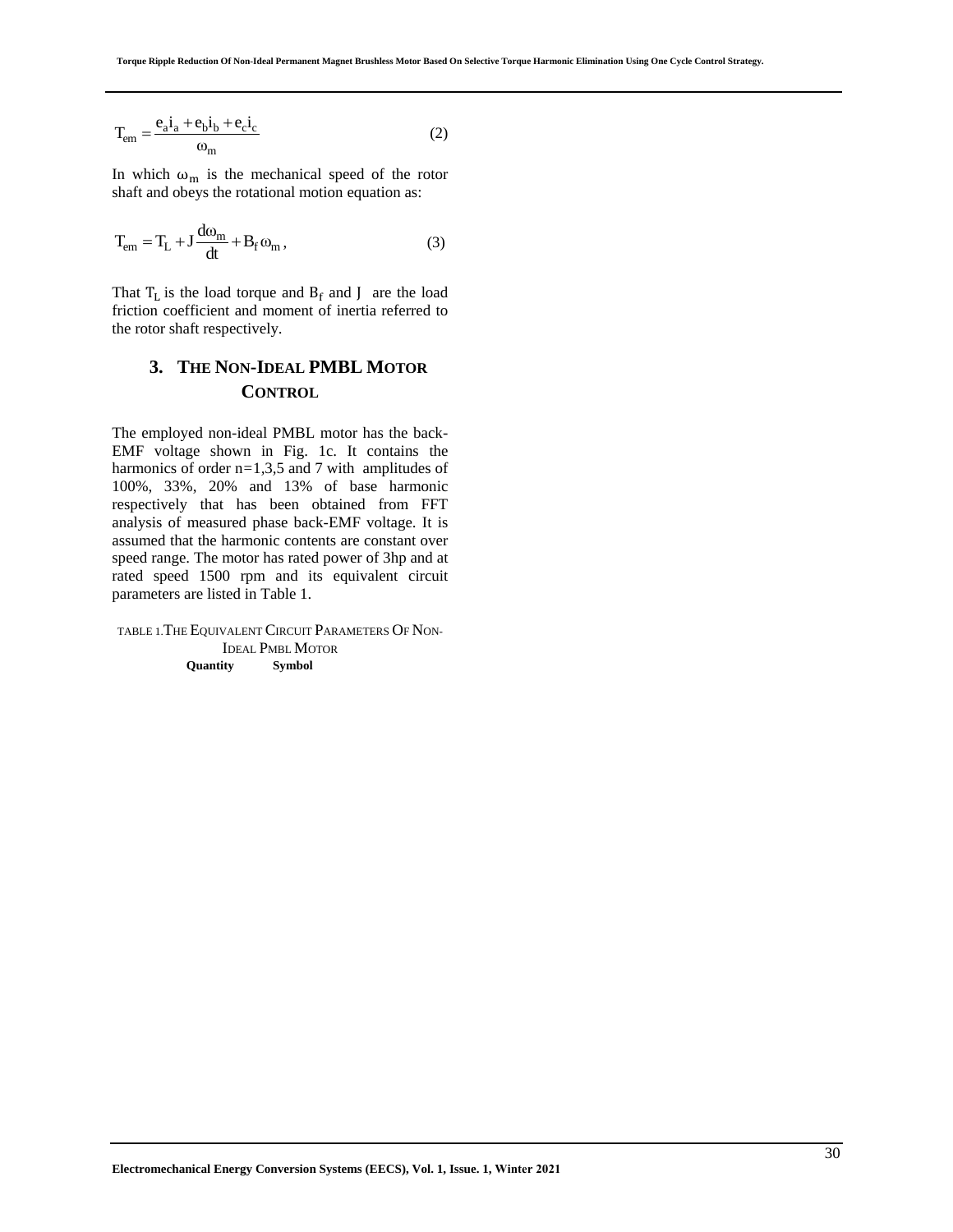ripple due to non-ideal of back-EMF voltage. The torque ripple value is 7 N.m or 46% at steady state.

#### **3.3. Direct Torque Control Of Non-Ideal Pmbl Motor**

Direct torque control (DTC) is one of the modern methods that has been well developed during two past decades and commercialized by some electrical dives manufacturers [13].This method was initially expressed for the sinusoidal motors, but the attractiveness and simplicity of implementation was caused to be also used for BLDC motors [14].



**Fig. 5.** THE BLOCK DIAGRAM OF NON-IDEAL PMBL MOTOR DRIVE BY QUASI-SQUARE CURRENT CONTROL METHOD VIA THREE-PHASE CURRENT REGULATION



**Fig. 6.** SIMULATION RESULTS OF QUASI-SQUARE CURRENT CONTROL METHOD VIA THREE-PHASE CURRENT REGULATION FOR NON-IDEAL PMBL MOTOR

In DTC method, torque is directly controlled without controlling of the phases' currents in inner loops. It can be implemented in two ways; three-phase current conduction like to PMSMs and IMs, and two-phase current conduction like BLDCMs. Fig. 7 shows a block diagram of DTC system of non-ideal PMBL motor with two-phase current conduction method [15]. Since Non-ideal PMBL motor does not have sinusoidal back EMF, the stator flux trajectory is not pure circle as in PMSM. Thus, direct stator flux amplitude control in this type of motor is not trivial

as in PMSM such that rotor position varying flux command should be considered. However, this is a complicated way to control the stator flux linkage amplitude. So, to choose the voltage vector, only the sign of torque error is considered. The switching table for controlling the torque is given in reference [16]. In the control of non-ideal PMBL motor by DTC method, the electromagnetic torque should be estimated. The motor torque can be estimated achieved using [17, 9]:



**Fig. 7.** THE BLOCK DIAGRAM OF NON-IDEAL PMBL MOTOR DRIVE BY DIRECT TORQUE CONTROL METHOD

$$
T_{em} = \frac{3}{2} \frac{P}{2\omega_r} \left( \frac{d\psi_m}{dt} i_{sa} + \frac{d\psi_{rf}}{dt} i_{s\beta} \right),
$$
 (4)

Where the  $\alpha\beta$  components of rotor flux are calculated from the following equations:

$$
\psi_{\text{rx}} = \int \left( v_{\text{sc}} - R_s i_{\text{sc}} - L_s \frac{di_{\text{sc}}}{dt} \right) dt
$$
 (5)

and

and  
\n
$$
\psi_{r\beta} = \int \left( v_{s\beta} - R_s i_{s\beta} - L_s \frac{di_{s\beta}}{dt} \right) dt, \tag{6}
$$

The calculation error for estimation of torque has a significant impact on the behavior of the control system and the quality of output torque that may be caused by effect of hysteresis controller, stator resistance variations, switching noises of PWM voltage, and also harmonics superimposed on the back-EMF voltage.

The simulation results of non-ideal PMBL motor with DTC method is shown in Fig. 8 that indicates to high torque ripple due to mentioned reasons. The value of torque ripple is about 12 N.m or 80% that is more than all methods. However, using the PI regulator to control of torque, or three-phase conduction strategy improves the torque response, but there will be still error to estimate of actual torque.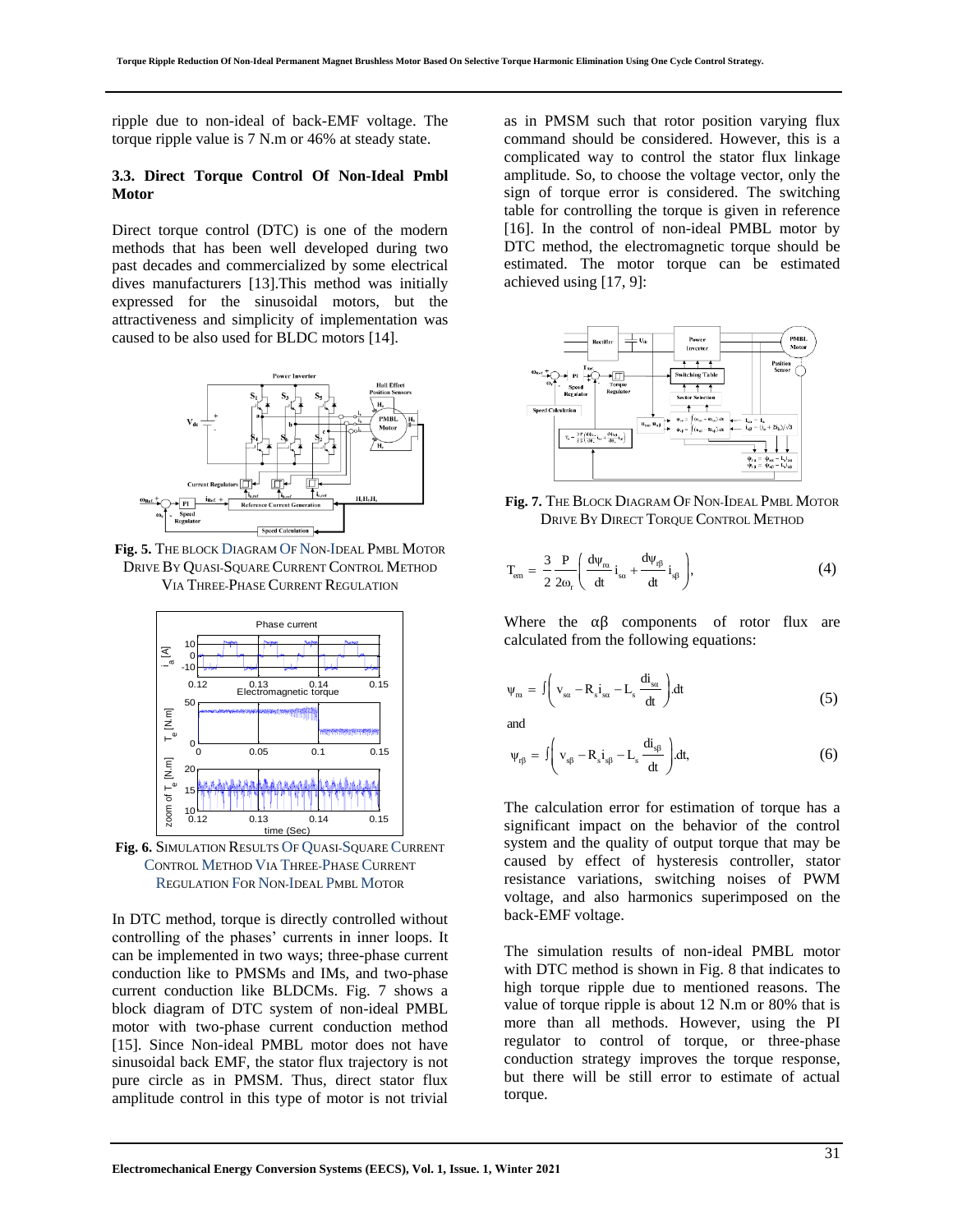#### **3.4. Vector Control Of Non-Ideal PMBL Motor**

The main idea of vector control method for each type of motor is that magnitude of flux vector (rotor, stator or air-gap flux) should remain constant and its orientation is also placed on the d-axis direction in rotating dq reference frame.



**Fig. 8.** SIMULATION RESULTS OF DIRECT TORQUE CONTROL METHOD BASED ON TWO-PHASE CONDUCTION FOR NON-IDEAL PMBL MOTOR

With this strategy, flux component on the q axis becomes zero and the torque will be proportional to the stator current component  $i_{qs}$ . By orientation the flux vector on d axis, the flux amplitude is controlled by regulation of  $i_{ds}$  [18]. The torque equation of PMSM in rotating dq reference frame is developed by:

$$
T_{em} = \frac{3P}{4} [\lambda_{m} i_{qs} + (L_{d} - L_{q}) i_{ds} i_{qs}],
$$
 (7)

It can be realized that  $i_{ds}$  should remain zero so that the torque to be independent of flux in speed region lower than the rated speed. So, the reference value of  $i_{qs}$  can be obtained from:

$$
i_{qs}^* = \frac{4T_{em}^*}{3P\lambda_m},\tag{8}
$$

Where  $T_{em}^*$  the reference torque is developed via speed control loop,  $\lambda_m$  is flux of rotor's permanent magnet, and  $P$  is the number of poles. Fig. 9 shows the block diagram of vector control system for nonideal PMBL motor. Fig. 10 shows the simulation results of non-ideal PMBL motor drive by using vector control method. The torque ripple is about 6 N.m or 40%. The results show that the vector control leads to smoother torque than six-step current control and DTC methods.

#### 3.5. **Pseudo Vector Control Of Non-Ideal Pmbl Motor**

In view of torque ripple, vector control is the best candidate for PMSM drives. But for non-ideal PMBL motors, the harmonics of back-EMF voltage leads some distortion on the torque. Some of references have used multiple dq reference frames to control of non-ideal PMBL motor. On this way, various harmonic are controlled in individual dq reference frames. This method has very computation and requires powerful processors [19, 20]. The problem of the vector control method for motor with nonsinusoidal back-EMF voltage can be improved with a slight change in the determination of reference currents. This method which is known as the pseudo vector control has been used for vector control of BLDC motors [21, 22].



**Fig. 9.** THE BLOCK DIAGRAM OF NON-IDEAL PMBL MOTOR DRIVE BY VECTOR CONTROL METHOD



**Fig. 10.** SIMULATION RESULTS OF VECTOR CONTROL FOR NON-IDEAL PMBL MOTOR

The instantaneous electromagnetic power of nonideal PMBL motor can be expressed in rotating dq reference frame as:

$$
P_{em} = T_{em} \times \omega_m = \frac{3}{2} [e_d i_{ds} + e_q i_{qs} + e_0 i_{0s}],
$$
 (9)

Where the indexes d, q, 0 represent the variables in daxis, q-axis and zero-sequence, and  $\omega_m$  is the mechanical rotor speed. It should be noted that in PMSMs, the instantaneous values of  $e_d$  and  $e_q$  are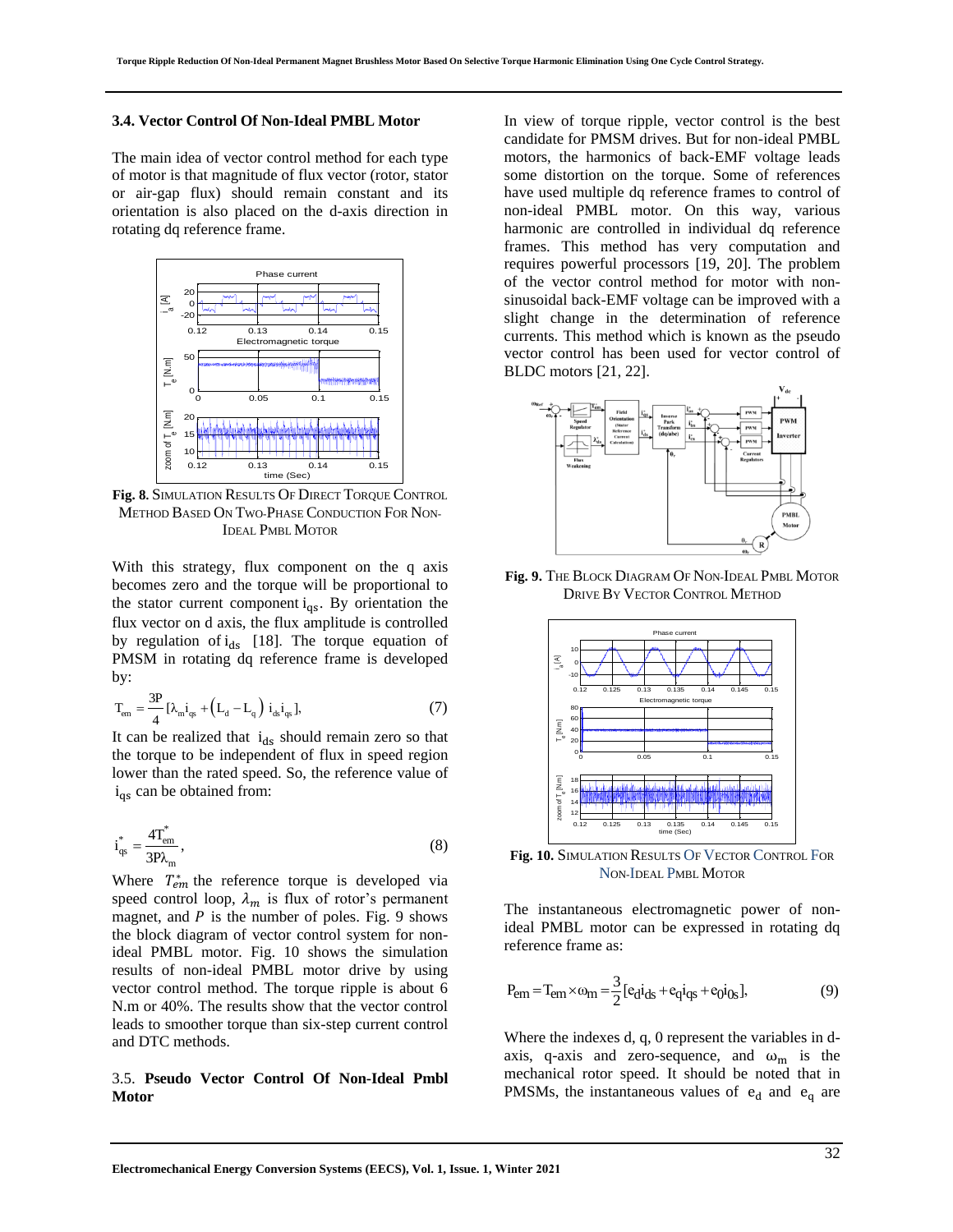constant at any speed, but in the non-ideal PMBL motors the values of  $e_d$  and  $e_q$  at any fixed speed are varying. Fig. 11 shows the waveforms of phase back-EMF voltages and corresponding  $e_d$  and  $e_a$ components of a PMSM and non-ideal PMBL motor. At steady state, the values of  $e_d$  and  $e_q$  are quite constant in PMSM while for non-ideal PMBL motor, they have some oscillation due to higher harmonics of back-EMF voltages.



**Fig. 11.** THE VARIATIONS OF DQ COMPONENTS OF BACK-EMF VOLTAGES ( $e_d$  and  $e_q$ ) DURING ACCELERATION TILL RATED SPEED (a) PMSM, (b) NON-IDEAL PMBL MOTOR

To develop the desired torque with minimum current of the stator, the reference value of  $i_{ds}$  is set to zero at region lower than rated speed. The zero-sequence current  $i_{0s}$  is also set to zero in balance system. Hence, by using the reference torque from speed controller, the reference value of  $i_{qs}$  with having  $e_q$ (calculated from park transform of the phases' back-EMF voltages) is obtained from:

$$
i_{qs}^* = \frac{2\omega_m}{3} \frac{1}{e_q} \times T_{em}^*,
$$
 (10)

Unlike the vector control method for PMSMs witch  $i_{qs}^*$  is constant, even under constant load in a fixed speed. Although at speeds higher than rated speed, that the flux-weakening is required, the reference value of  $i_{ds}$  is non-zero and is adjusted due to operational speed. So, the reference value of  $i_{qs}$  used in (8) is calculated from:

$$
P_{em} = T_{em} \times \omega_m = \frac{3}{2} [e_d i_{ds} + e_q i_{qs} + e_0 i_{0s}], \quad (11)
$$

Fig. 12 shows the block diagram of pseudo vector control system of the non-ideal PMBL motor. This system is very similar to conventional vector control shown in Fig. 9 It should be noted that the dq reference frame is utilized only for calculating these reference currents, while the phase current control is normally used in abc reference frame. Fig. 13 shows the simulation results of non-ideal PMBL motor drive by using pseudo vector control method. The current of phase 'a' has well followed its reference value. Also, the value of torque ripple is about 3.75 N.m or 25%. Hence it is seen that torque ripple has been significantly reduced rather than to other pervious methods that are often dedicated to BLDCMs and PMSMs.



**Fig. 12.** THE BLOCK DIAGRAM OF NON-IDEAL PMBL MOTOR DRIVE BY PSEUDO VECTOR CONTROL METHOD



**FIG. 13.** SIMULATION RESULTS OF PSEUDO VECTOR CONTROL FOR NON-IDEAL PMBL MOTOR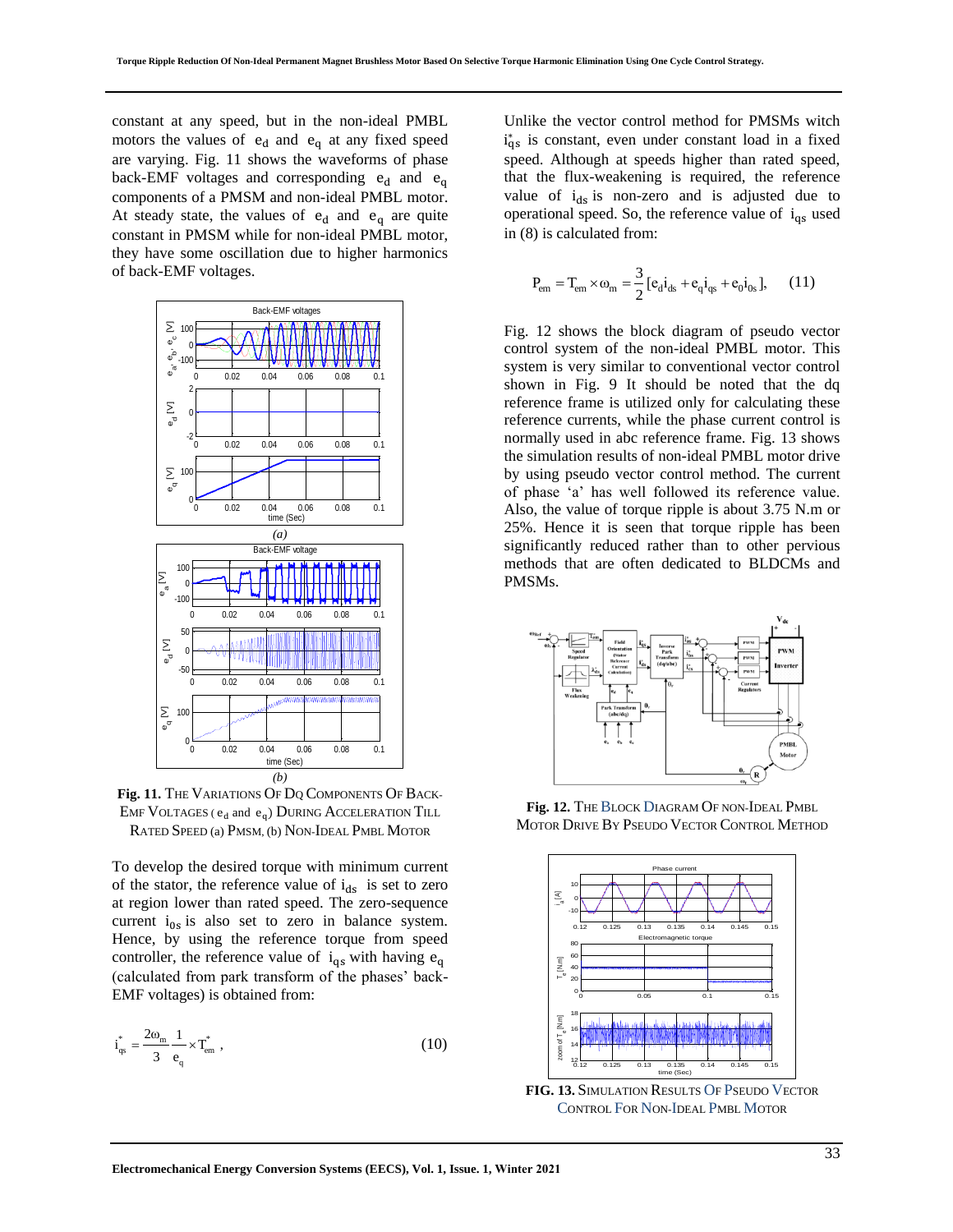# **4. SELECTIVE TORQUE HARMONIC ELIMINATION USING ONE CYCLE CONTROL STRATEGY**

According to previous section, back-EMF voltage's harmonics should be considered to have suitable torque response. OCC based current control comparing to other control methods, has the following main features: (1) fast dynamic response due to embedded inner current loop in the PWM modulator, (2) simple circuit, and (3) synchronized turn-on time that is suitable for soft switching. OCC is a simple control strategy that has advantages of both PI and hysteresis controllers. As follows, the torque ripple minimization of non-ideal PMBL motor is investigated using selective torque harmonic elimination method in accompany with one cycle control strategy.

#### **4.1. Selective Torque Harmonic Elimination Method For Non-Ideal PMBL Motor**

It is possible to remove some arbitrary harmonics of torque waveform by injecting of the suitable reference current. This method has been applied for the BLDC motors and is called selective torque harmonic elimination or harmonic current injection [23, 24]. This method is briefly expressed for nonideal PMBL motor with phase back-EMF voltage shown in Fig. 1c that contains the harmonics of order h*=*1,3,5 and 7. Suppose that phase back-EMF voltage of phase 'a' can be rewritten as:

$$
e_a(t) = E_1 \sin\omega t + E_3 \sin 3\omega t + E_5 \sin 5\omega t
$$
  
+
$$
E_7 \sin 7\omega t + ...
$$
 (12)

And the current in phase 'a' is also considered as:

$$
i_a(t) = I_1 \sin \omega t + I_3 \sin 3\omega t + I_5 \sin 5\omega t + I_7 \sin 7\omega t + \dots,
$$
\n(13)

Thus instantaneous air-gap power of phase 'a' includes an average component and higher order harmonics as:

$$
P_a(t) = e_a i_a = P_0 + P_2 \sin 2\omega t + P_4 \sin 4\omega t
$$
  
+
$$
P_6 \sin 6\omega t + ...,
$$
 (14)

Two phases 'b' and 'c' have the phase shift  $-120^\circ$  and  $+120^{\circ}$  degrees relative to phase  $\alpha$  respectively. So, the total air-gap power will contain an average

component and only harmonics of order multiple of six as:

$$
P_g(t) = P_0 + P_6 \sin 6\omega t + P_{12} \sin 12\omega t
$$
  
+
$$
P_{18} \sin 18\omega t + ...,
$$
 (15)

$$
T_{em}(t) = \frac{P_g}{\omega_m} = T_0 + T_6 \sin 6\omega t + T_{12} \sin 12\omega t
$$
 (16)

 $+T_{18}\sin 18\omega t + ...$ 

$$
T_0 = \frac{3}{2\omega_m} [E_1 I_1 + E_5 I_5 + E_7 I_7]
$$
 (17)

Since the torque is proportional to the product of the counter EMF and the feed current, it is possible to determine an appropriate combination of e and i that reduce the torque ripple to a minimum value for a given average torque  $T_0$ . Since, for the given PMBL motor, there are no higher order harmonics than harmonic of order 7 in phase back-EMF voltage waveform, creating harmonic currents with higher order than 7 will be only caused more stator copper losses. Also, the third harmonic of the current doesn't essentially involve in the torque production. Therefore, only the harmonic orders 5 and 7  $(I_5, I_7)$  of phase current are added to fundamental harmonic in which the most important torque harmonics  $T_6$  and  $T_{12}$  are cancelled out. So, by solving of following algebraic equation:

$$
\begin{bmatrix} E_1 & E_5 & E_7 \\ E_7 - E_5 & -E_1 & E_1 \\ 0 & E_7 & E_5 \end{bmatrix} \times \begin{bmatrix} I_1 \\ I_5 \\ I_7 \end{bmatrix} = \frac{2\omega_r}{3} \begin{bmatrix} T_0 \\ 0 \\ 0 \end{bmatrix} \tag{18}
$$

And for given values  $E_1=100\%$ ,  $E_5=20\%$  and  $E_7=13\%$ , the feed current harmonics are obtained from:

$$
\begin{bmatrix} I_1 \\ I_5 \\ I_7 \end{bmatrix} = \begin{bmatrix} 1.0063 \\ 0.047 & \frac{2\omega_r}{3} T \\ 0.0235 \end{bmatrix} T
$$
 (19)

By applying three-phase reference currents with the first, fifth and seventh harmonic, the torque ripple due to harmonics of phase back-EMF voltage will be exactly cancelled.

#### **4.2. One Cycle Control Strategy**

One-cycle control (OCC) strategy has been widely used in dc-dc conversion and power amplifier [25], and etc. Also, it has been used in electrical drives of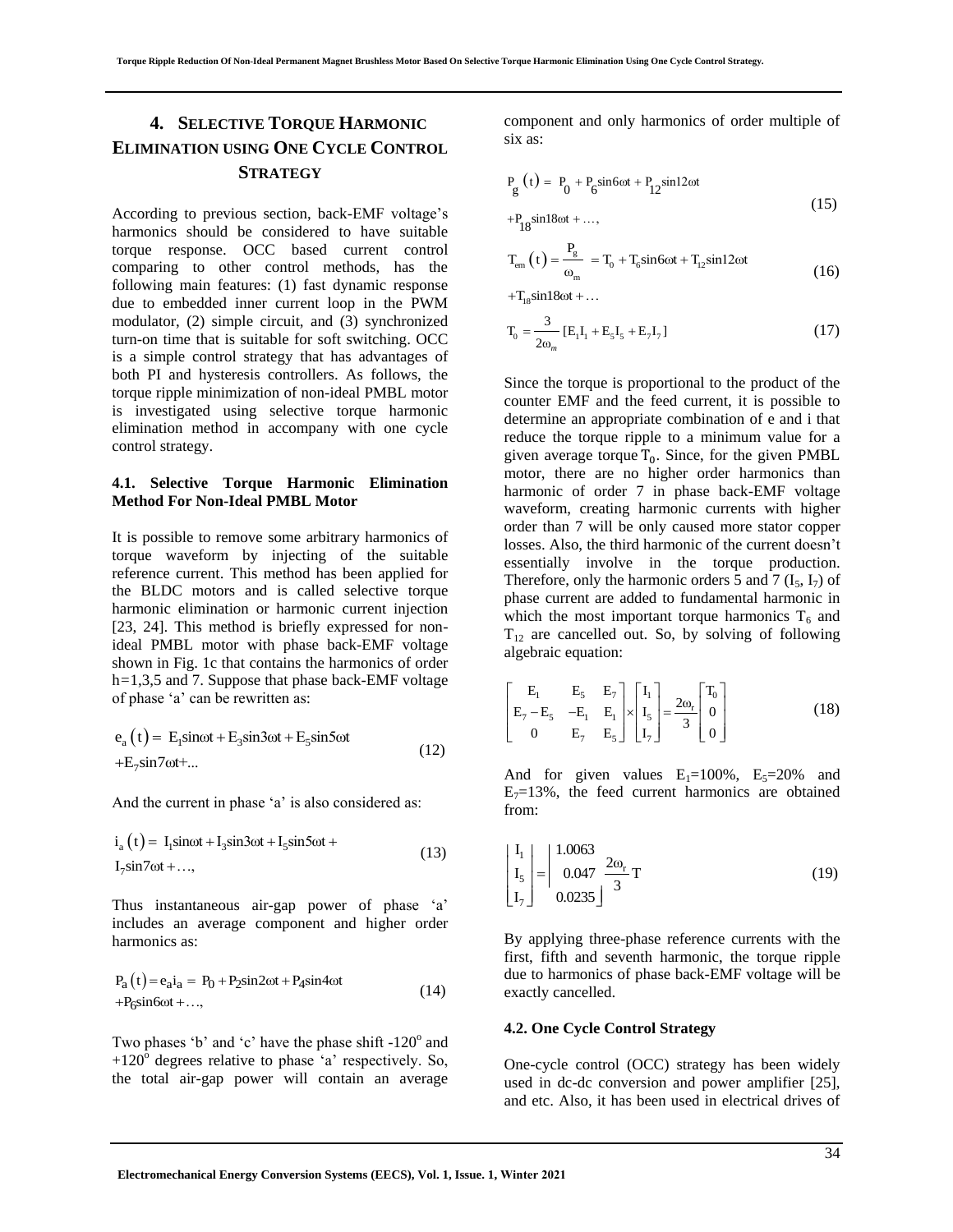induction motors [26, 27], PM synchronous generators [13] and lately in BLDC motor drive [28]. Fig. 15 shows the block diagram of non-ideal PMBL motor drive controlled by selective torque harmonics elimination using one cycle control strategy. Fig. 16 shows the simulation results of motor behavior by this method. The torque ripple value shows a significant improvement rather than all previous methods.



**Fig. 15.** THE BLOCK DIAGRAM OF NON-IDEAL PMBL MOTOR DRIVE BY SELECTIVE TORQUE HARMONIC METHOD USING ONE CYCLE CONTROL STRATEGY



**Fig. 16.** SIMULATION RESULTS OF SELECTIVE TORQUE HARMONIC METHOD USING ONE CYCLE CONTROL STRATEGY FOR NON-IDEAL PMBL MOTOR

## **5. COMPARISON OF SIMULATION RESULTS**

In previous sections, the various control methods have been evaluated and applied to a non-ideal PMBL motor for closed-loop speed control. For a better comparison of simulation results, the ratio values of peak-to-peak torque ripple to average torque at rated speed and under rated load torque 15 N.m are summarized in Table 2. Moreover, FFT analysis of electromagnetic torque have been carried out in MATLAB software for four superior control methods that are three-phase quasi-square current control, vector control, pseudo vector control and control by selective harmonic elimination using OCC strategy. The results are given in Table 3. Both results indicate that the selective torque harmonic elimination using OCC have a more appropriate response than other methods. In all performed simulations (except to DTC method) the currentcontrolled voltage source inverter has been used.

TABLE 2. COMPARISON OF RELATIVE TORQUE RIPPLE OF NON-IDEAL PMBL MOTOR BY USING DIFFERENT CONTROL METHODS UNDER RATED LOAD

| Control method                                                      | Torque ripple |
|---------------------------------------------------------------------|---------------|
| Quasi-square current control with dc link<br>current regulation     | 66%           |
| Quasi-square current control with three-phase<br>current regulation | 46%           |
| Direct torque control                                               | 80%           |
| Vector control                                                      | 40%           |
| Pseudo vector control                                               | 25%           |
| Selective torque harmonic elimination using                         | 16%           |

TABLE 3. COMPARISON OF FFT ANALYSIS OF DEVELOPED TORQUE BY HERIC FOUR SUPERIOR METHODS

| <b>I OROUE D'Y USING L'OUR SUPERIOR IVIETHODS</b> |        |
|---------------------------------------------------|--------|
| Control method                                    | THD of |
|                                                   | torque |
|                                                   |        |
| Quasi-square current control                      |        |
| with three-phase current                          | 11.3%  |
| regulation                                        |        |
| Vector control                                    | 9%     |
| Pseudo vector control                             | 7%     |
| Selective torque harmonic                         | 6%     |
| elimination using OCC                             |        |

### **6. CONCLUSION**

In this paper, to reduce the torque ripple caused by non-ideal phase back-EMF voltages of a permanent magnet brushless (PMBL) motor, various control methods of PMSMs and BLDCMs have been studied and simulated. The simulation results show that for a non-ideal PMBL motor, the methods based on threephase feeding methods are more effective to minimize the torque ripple than two-phase feeding methods. Moreover, to reduce or cancel the torque ripple due to harmonics of back-EMF voltages, the reference currents of *dq* components of stator currents should be adapted with variations of *dq* components of back-EMF voltages. The best torque response was achieved via selective torque harmonic elimination method, in which it is capable to cancel out or minimize the torque ripple by adding certain harmonics of the current. For current regulation of phases, three current controller based on one cycle control strategy were used that leads to zero error of the current. It enjoys all advantages of hysteresis and PI current controllers. The main point for using the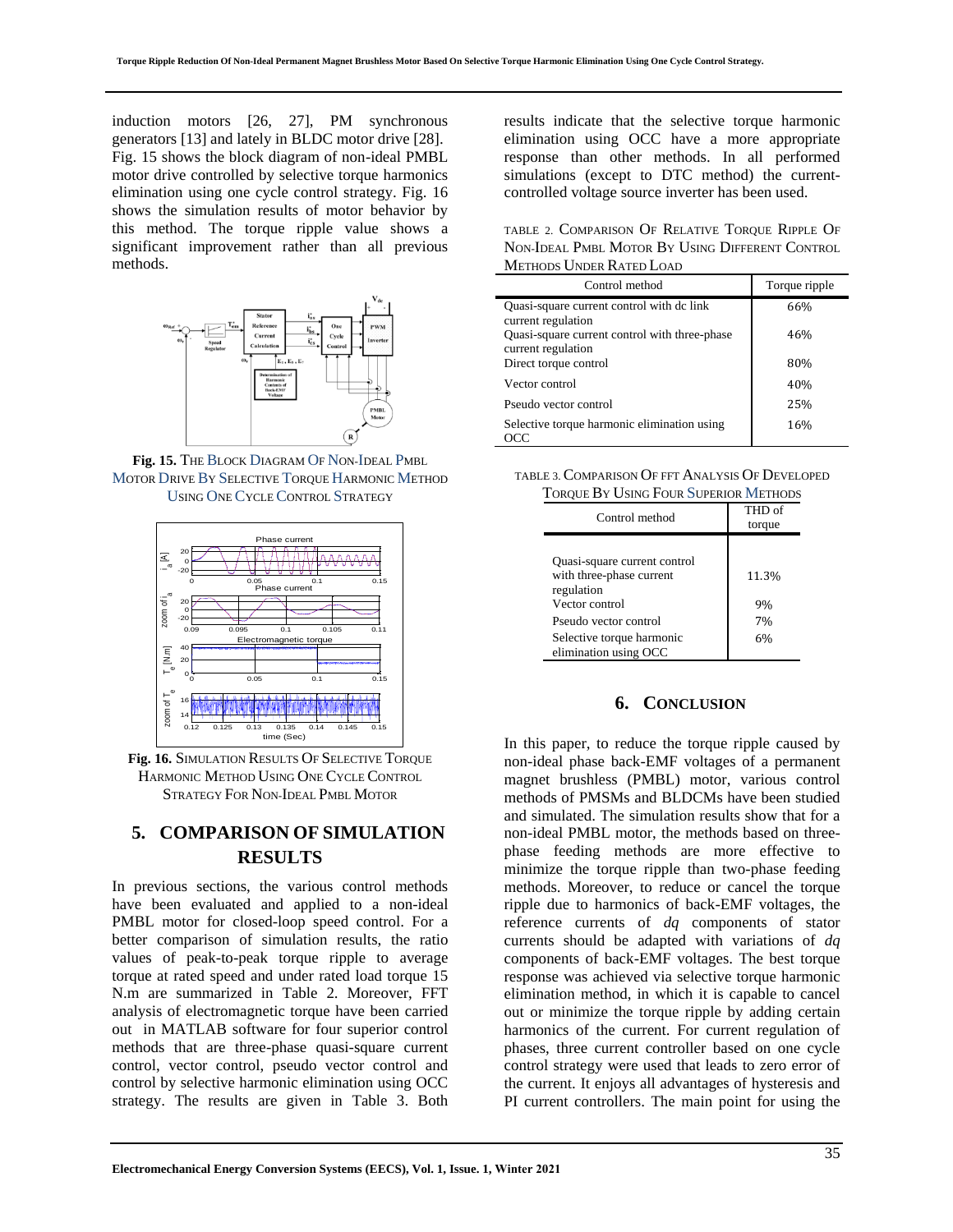lasted method is that the harmonic contents of phase back-EMF voltages should be known. If the harmonic content varies at different speed, it should be considered to calculate of reference current. On this way, an observer may be designed to estimate the phase back-EMF voltages as well as the rotor position and speed to have a sensor less PMBL motor drive with minimum torque ripple.

### **7. REFERENCES**

- [1] R. Krishnan, 2002. "Permanent-Magnet Synchronous and Brushless DC Motor Drives", *John-Willey Press*.
- [2] J.F. Gieras, and M. Wing,. 2002. "Permanent Magnet Motor Technology: Design and Applications, Second Edition", *Marcel Dekker, Inc*.
- [3] D.C. Hanselman,. 2006. "Brushless Permanent-Magnet Motor Design", *Magna Physics Publishing*.
- [4] E. Klintberg. 2013. "Comparison of Control Approaches for Permanent Magnet Motors", *Master of Science Thesis, Department of Energy and Environment, Chalmers University of Technology, G¨oteborg, Sweden*.
- [5] P.L. Chapman, S.D. Sudhoff, and C.A. Whitcomb,. 1999. "Multiple reference frame analysis of non-sinusoidal brushless DC drives", *IEEE Trans. on Energy Conversion*, vol. 14(3), P: 440–446.
- [6] T.M. Jahns, and W.L. Soong,. 1996. "Pulsating Torque Minimization Techniques for Permanent Magnet AC Motor Drives-A Review", *IEEE Trans. on Industrial Electronics*, vol. 43(2), P: 321-330.
- [7] N'diaye, C. Espanet, and A. Miraoui,. 2004, "Reduction of the torque ripples in brushless PM motors by optimization of the supply-Theoretical method and experimental implementation", *IEEE International Symposium on Industrial Electronics*, P: 1345-1350**.**
- [8] D. Grenier, and L.A. Dessaint, 1995. "A Park-like Transformation for the Study and the Control of a Non-Sinusoidal Brushless DC Motor", *IEEE Industrial Electronics,*

*Control, and Instrumentation Conf. (IECON)*, P: 837-843.

- [9] H. Lei, and H.A. Toliyat, 2003. "BLDC motor full speed range operation including the flux-weakening region", *IEEE Industry Applications Conf*, vol. 1, P: 618-624.
- [10] B. K. Lee, B. Fahimi, and M. Ehsani,. 2001. "Dynamic Modeling of Brushless DC Motor Drives", *Proceedings of the European Conference on Power Electronics and Applications (EPE),* 2001.
- [11] P. Pillay, and R. Krishnan., 1989. "Modeling, simulation, and analysis of permanent-magnet motor drives. II. The brushless DC motor drive", *IEEE Trans. on Industry Applications*, vol. 25(2), P: 274- 279.
- [12] G.H. Kim, S.J. Kang, and J.S. Won, 1992. "Analysis of the commutation torque ripple effect for BLDCM fed by HCRPWM-VSI", *Proceedings of the IEEE Applied Power Electronics Conference and Exposition (APEC)*, P: 277-284.
- [13] ABB Technical Note: Motor Control with DTC, *TD1 EN Rev. B*, 2007.
- [14] S.B. Ozturk, and H.A. Toliyat,. 2011. "Direct Torque and Indirect Flux Control of Brushless DC Motor*", IEEE/ASME Trans. on Mechatronics*, Vol. 16( 2), P: 351-360.
- [15] Y. Liu, Z.Q. Zhu, and D. Howe,. 2005. "Direct torque control of brushless DC drives with reduced torque ripple", *IEEE Trans. on Industry Applications*, vol. 41(2), P: 599-608.
- [16] G.R. Arab Markadeh, S.I. Mousavi ,S. Abazari, and A. Kargar,. 2008. "Position Sensorless Direct Torque Control of BLDC Motor*, IEEE International Conf. on Industrial Technology*, P: 1-6.
- [17] S. B. Ozturk, and H.A. Toliyat,. 2007. "Direct Torque Control of Brushless DC Motor with Non-sinusoidal Back-EMF", *IEEE International Electric Machines & Drives Conference, IEMDC '07*, P: 165- 171.